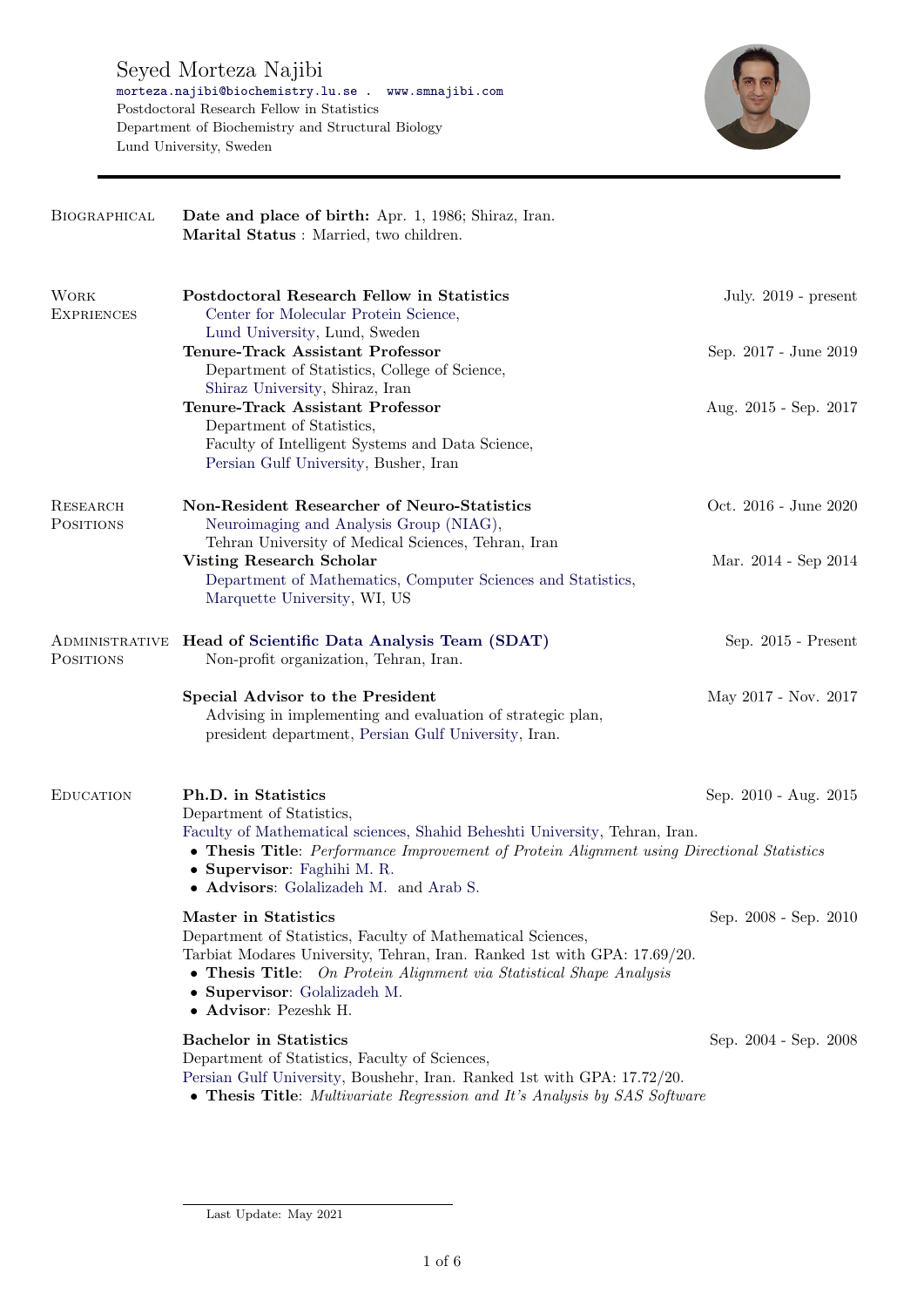| <b>EXTERNAL</b><br><b>GRANTS</b>                                                                                                | • Cognitive Sciences and Technologies Council of Iran<br>'Clinical Neuroimaging Analysis Database and Computational Platform".<br>Role: Co-applicant, Site-PI.                                                                                                                                                                    | 2018-2019                                       |  |
|---------------------------------------------------------------------------------------------------------------------------------|-----------------------------------------------------------------------------------------------------------------------------------------------------------------------------------------------------------------------------------------------------------------------------------------------------------------------------------|-------------------------------------------------|--|
|                                                                                                                                 | • National Institute for Medical Research Development<br>"Predicting Postoperative Language Outcome using fMRI/DTI, Following Evaluation of Functional<br>Language Mapping compared to Cortical Stimulation Mapping"<br>Role: Co-applicant, Statistician.                                                                         | 2019-2021                                       |  |
| <b>SELECTED</b><br><b>PUBLICATIONS</b>                                                                                          | 1. Najibi S. M., M. Maadooliat, L. Zhou, Huang J. Z. and Gao X. (2017). Protein Structure<br>Classification and Loop Modeling Using Multiple Ramachandran Distributions, Computational<br>and Structural Biotechnology Journal, 15, 243-254<br>DOI: 10.1016/j.csbj.2017.01.011.                                                   |                                                 |  |
|                                                                                                                                 | 2. M. Maadooliat, L. Zhou, Najibi S. M., Huang J. Z. and Gao X. (2016). Collective Estimation<br>of Multiple Bivariate Density Functions with Application to Angular-Sampling-Based Protein<br>Structure Prediction, Journal of American Statistical Association (JASA), 111 (513), 43-56,<br>DOI: 10.1080/01621459.2015.1099535. |                                                 |  |
|                                                                                                                                 | 3. Haghbin, H., Najibi, S. M., Mahmoudvand, R., Trinka, J., Maadooliat, M. (2021). Functional<br>Singular Spectrum Analysis. Stat ;10:e330. DOI: 10.1002/sta4.330.                                                                                                                                                                |                                                 |  |
|                                                                                                                                 | 4. Oliver, R. C., Potrzebowski, W., Najibi S. M., Pedersen M. N., Arleth, L., Mahmoudi,<br>N., Andre I. (2020), Assembly of Capsids from Hepatitis B Virus Core Protein Progresses<br>through Highly Populated Intermediates in Presence and Absence of RNA, ACS Nano, 14, 8,<br>10226-10238, DOI: 10.1021/acsnano.0c03569        |                                                 |  |
| HONORS &<br>AWARDS                                                                                                              | Scholarship Award of Iranian Ministry of Science and Technology<br>• Funding for visiting Marquette University, Milwaukee, US.<br>• Funding for Tenure-Track Assistant Professor at Persian Gulf University<br>Bushehr, Iran.                                                                                                     | 2014.<br>2015-2017.                             |  |
|                                                                                                                                 | Ranking Award in $13^{th}$ National Scientific Olympiad for bachelor students<br>• Ranked $2^{nd}$ in six & seven geographic zone of Iran, Shiraz university, Iran<br>• Ranked $5^{nd}$ in final competition, Shahid Beheshti University, Tehran, Iran                                                                            | Apr. 2008<br>Jun. 2008                          |  |
|                                                                                                                                 | <b>Outstanding Graduate Award</b><br>• Ranked $1^{st}$ among B.Sc. students in statistics<br>with GPA of 17.72/20, Persian Gulf University, Boushehr, Iran<br>• Ranked $1^{st}$ among MSc. students in statistics<br>with GPA of 17.69/20, Tarbiat Modares University, Tehran, Iran.                                              | Sep. 2008<br>Sep. 2008                          |  |
| <b>COMPUTER SKILLS</b><br>• Programming languages: R, practice of Rcpp, tidyverse ( $plyr/dplyr$ , $ggplot2$ ), shiny and dashr |                                                                                                                                                                                                                                                                                                                                   |                                                 |  |
|                                                                                                                                 | libraries, STAN and NIMBLE, practice of deep learning with Keras.                                                                                                                                                                                                                                                                 |                                                 |  |
|                                                                                                                                 | • Python, Practices of NumPy, SciPy, TensorFlow, and PyMC3.                                                                                                                                                                                                                                                                       |                                                 |  |
|                                                                                                                                 | • C and C++ (good).                                                                                                                                                                                                                                                                                                               |                                                 |  |
|                                                                                                                                 | $\bullet$ SQL (good)                                                                                                                                                                                                                                                                                                              |                                                 |  |
|                                                                                                                                 | • Linux: Web Server management, Kernel Virtual Machine (KVM), and Container (Docker).                                                                                                                                                                                                                                             |                                                 |  |
|                                                                                                                                 | • High Performance computing management SLURM, Condor, and PBS.                                                                                                                                                                                                                                                                   |                                                 |  |
|                                                                                                                                 | • Other: practice of LATEX, Sweave, Markdown and Rmarkdown for reporting, Git and Github.                                                                                                                                                                                                                                         |                                                 |  |
| <b>SUPERVISION</b><br><b>EXPERIENCE</b>                                                                                         | Ph.D. Students Co-Supervisor:<br>• Nooshin Akbari<br>Research Subject: Bayesian modeling on high dimensional manifold.<br>$\bullet$ Elahe Saleh,<br>Research Subject: Non-parametric modeling in fMRI data.                                                                                                                       | May $2019$ - present<br>Nov. 2017 - March. 2021 |  |
|                                                                                                                                 |                                                                                                                                                                                                                                                                                                                                   |                                                 |  |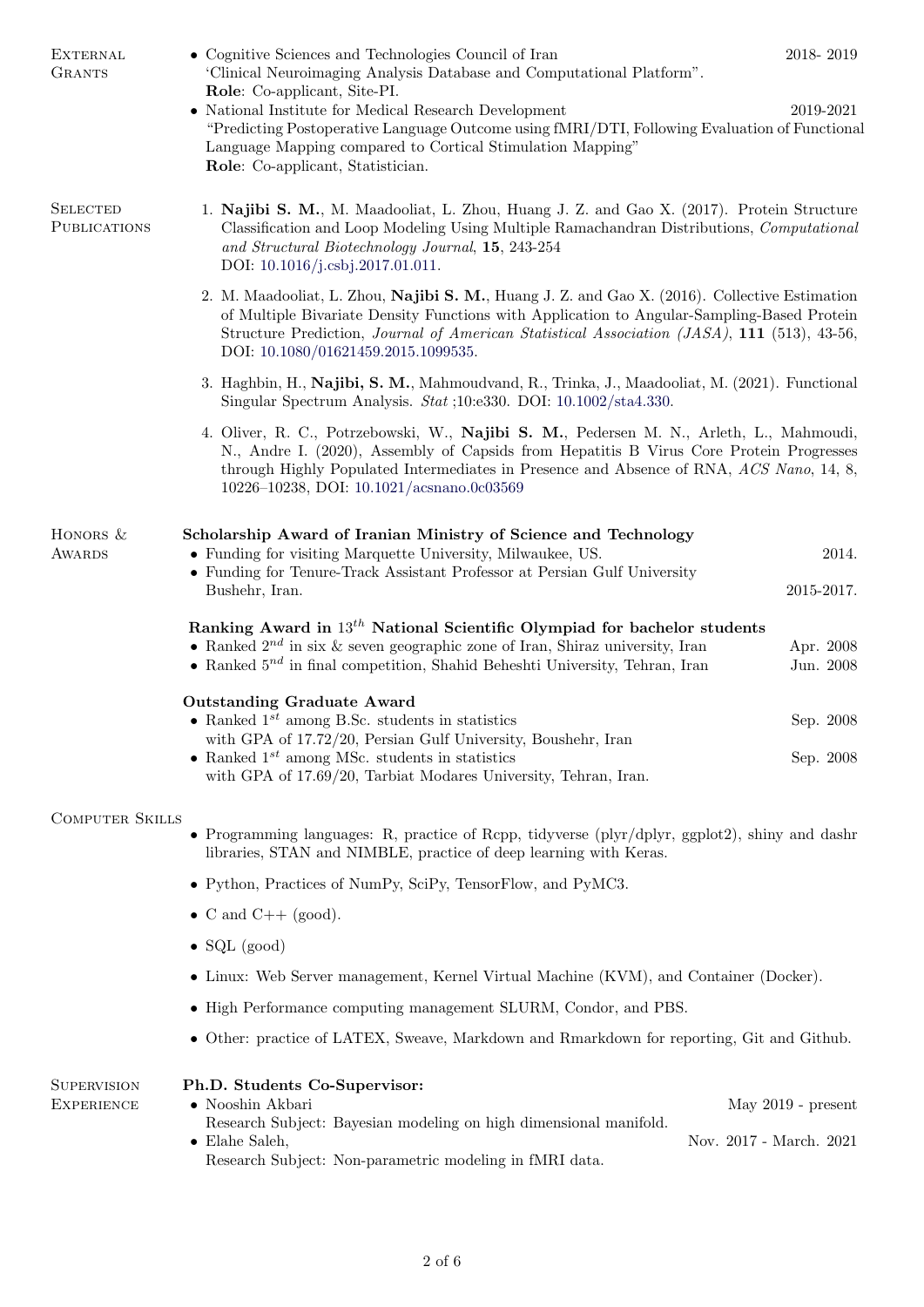|                    | Ph.D. Students Advisor (Assistant Supervisor):<br>$\bullet$ Tayebeh Ebrahimi<br>Research Subject: Metabolic parameters in patients with seizure using MRI.<br>$\bullet$ Mehrnaz Haghi<br>Research Subject: The expression of autophagy genes in Alzheimer's disease<br>$\bullet$ Hossein Farrahi<br>Research Subject: fMRI-based cognitive behavior therapy in anxiety disorder.<br>$\bullet$ Masoume Rostampour<br>Research Subject: Density imaging protocol in fMRI data.<br>Master Students Co-Supervise:<br>$\bullet$ Maryam Shames<br>Research Subject: Outliers on singular spectrum analysis (SSA). | May. 2018 - Dec. 2020<br>Feb. 2019 - Sep. 2020<br>Dec. 2017 - Mar. 2020<br>Jan. 2016- Jun. 2018<br>Sep.2016 - Sep.2017 |
|--------------------|-------------------------------------------------------------------------------------------------------------------------------------------------------------------------------------------------------------------------------------------------------------------------------------------------------------------------------------------------------------------------------------------------------------------------------------------------------------------------------------------------------------------------------------------------------------------------------------------------------------|------------------------------------------------------------------------------------------------------------------------|
|                    | $\bullet$ Sakineh Ramezani<br>Research Subject: Trend in functional time series data.                                                                                                                                                                                                                                                                                                                                                                                                                                                                                                                       | Jan. 2018 - Feb. 2019                                                                                                  |
| <b>SCIENTIFIC</b>  |                                                                                                                                                                                                                                                                                                                                                                                                                                                                                                                                                                                                             |                                                                                                                        |
| <b>COMMUNITY</b>   | Scientific Data Analysis Team, Tehran, Iran                                                                                                                                                                                                                                                                                                                                                                                                                                                                                                                                                                 |                                                                                                                        |
| <b>SERVICES</b>    | • Member of scientific committee of event:                                                                                                                                                                                                                                                                                                                                                                                                                                                                                                                                                                  |                                                                                                                        |
|                    | The First Event on Play with Real Data, Event homepage<br>$\bullet\,$ Member of executive committee of Modern Methods                                                                                                                                                                                                                                                                                                                                                                                                                                                                                       | Dec. 2020- Jan. 2021                                                                                                   |
|                    | in Insurance Pricing and Industrial Statistics Conference                                                                                                                                                                                                                                                                                                                                                                                                                                                                                                                                                   |                                                                                                                        |
|                    | Bu-Ali Sina University, Hamedan, Iran, Conference homepage.                                                                                                                                                                                                                                                                                                                                                                                                                                                                                                                                                 | Jan. 2017- Sep. 2017                                                                                                   |
|                    |                                                                                                                                                                                                                                                                                                                                                                                                                                                                                                                                                                                                             |                                                                                                                        |
|                    | Shiraz University, Department of Statistics, Iran<br>• Organizer and Lecturer at Development of Neuroimaging Symposium                                                                                                                                                                                                                                                                                                                                                                                                                                                                                      |                                                                                                                        |
|                    | and Advanced fMRI Data Analysis Workshop, Website: sdat.ir/dns98                                                                                                                                                                                                                                                                                                                                                                                                                                                                                                                                            | Apr. 2019                                                                                                              |
|                    | • Organizer and Lecturer at the Development of Data Science                                                                                                                                                                                                                                                                                                                                                                                                                                                                                                                                                 |                                                                                                                        |
|                    | and its Role in Creating Job Opportunities, Feb. 2019, Website sdat.ir/dss97                                                                                                                                                                                                                                                                                                                                                                                                                                                                                                                                | Feb. 2019                                                                                                              |
|                    | Tehran University of Medical Sciences, Neuroimaging Analysis Group<br>• Organizer and Lecturer at Advanced Statistical method in Cognitive Science Workshop Series,<br>Movement 1, Website: sdat.ir/statcog96<br>• Lecturer at Functional, Effective, and Structural Brain Connectivity Workshop,<br>• Lecturer at Neuroscience of addiction and functional MRI Workshop,                                                                                                                                                                                                                                   | Feb. 2018<br>Dec. 2017<br><b>July 2016</b>                                                                             |
|                    |                                                                                                                                                                                                                                                                                                                                                                                                                                                                                                                                                                                                             |                                                                                                                        |
|                    | Persian Gulf University, Iran                                                                                                                                                                                                                                                                                                                                                                                                                                                                                                                                                                               |                                                                                                                        |
|                    | • Lecturer at the workshop of application of data mining in Biology,                                                                                                                                                                                                                                                                                                                                                                                                                                                                                                                                        | Mar. 2016                                                                                                              |
|                    | $\bullet$ Lecturer at workshop of basic of R for researchers, ,                                                                                                                                                                                                                                                                                                                                                                                                                                                                                                                                             | Apr. 2017                                                                                                              |
|                    | Shahid Beheshti University, Iran<br>• Organizer and Lecturer at advanced statistical method<br>in cognitive science workshop Series (9 days), Institute for<br>Cognitive & Brain Sciences, Website: sdat.ir/fa/statcog95<br>• Administrator of High Performance Computing (HPC) system, Faculty of Science,                                                                                                                                                                                                                                                                                                 | June. 2016 - Feb. 2017<br>2010-2013                                                                                    |
|                    | Tarbiat Modares University, Tehran, Iran                                                                                                                                                                                                                                                                                                                                                                                                                                                                                                                                                                    |                                                                                                                        |
|                    | • Member of executive committee of the Third conference and workshop on                                                                                                                                                                                                                                                                                                                                                                                                                                                                                                                                     |                                                                                                                        |
|                    | Mathematic Chemistry.                                                                                                                                                                                                                                                                                                                                                                                                                                                                                                                                                                                       | Feb. $2010$                                                                                                            |
|                    | • Member of executive committee of $33th$ Mathematics Students Contest in Iran.                                                                                                                                                                                                                                                                                                                                                                                                                                                                                                                             | Aug. 2009                                                                                                              |
|                    | Iranian Statistical Society, Tehran, Iran<br>• Editor of website the official website of Iranian Statistical Society,<br>• Member of committee for Webinar Series of ISS,                                                                                                                                                                                                                                                                                                                                                                                                                                   | Sep. 2008 - Sep. 2012.<br>April 2020 - present.                                                                        |
| PROFESSIONAL       |                                                                                                                                                                                                                                                                                                                                                                                                                                                                                                                                                                                                             |                                                                                                                        |
| <b>MEMBERSHIPS</b> | • Permanent member of Iranian Statistical Society                                                                                                                                                                                                                                                                                                                                                                                                                                                                                                                                                           | $2006$ - present                                                                                                       |
|                    | • Member of American Statistical Association,                                                                                                                                                                                                                                                                                                                                                                                                                                                                                                                                                               | $2014$ -present                                                                                                        |
|                    | • Regular member of International Statistical Institute (ISI)                                                                                                                                                                                                                                                                                                                                                                                                                                                                                                                                               | $2016$ - present                                                                                                       |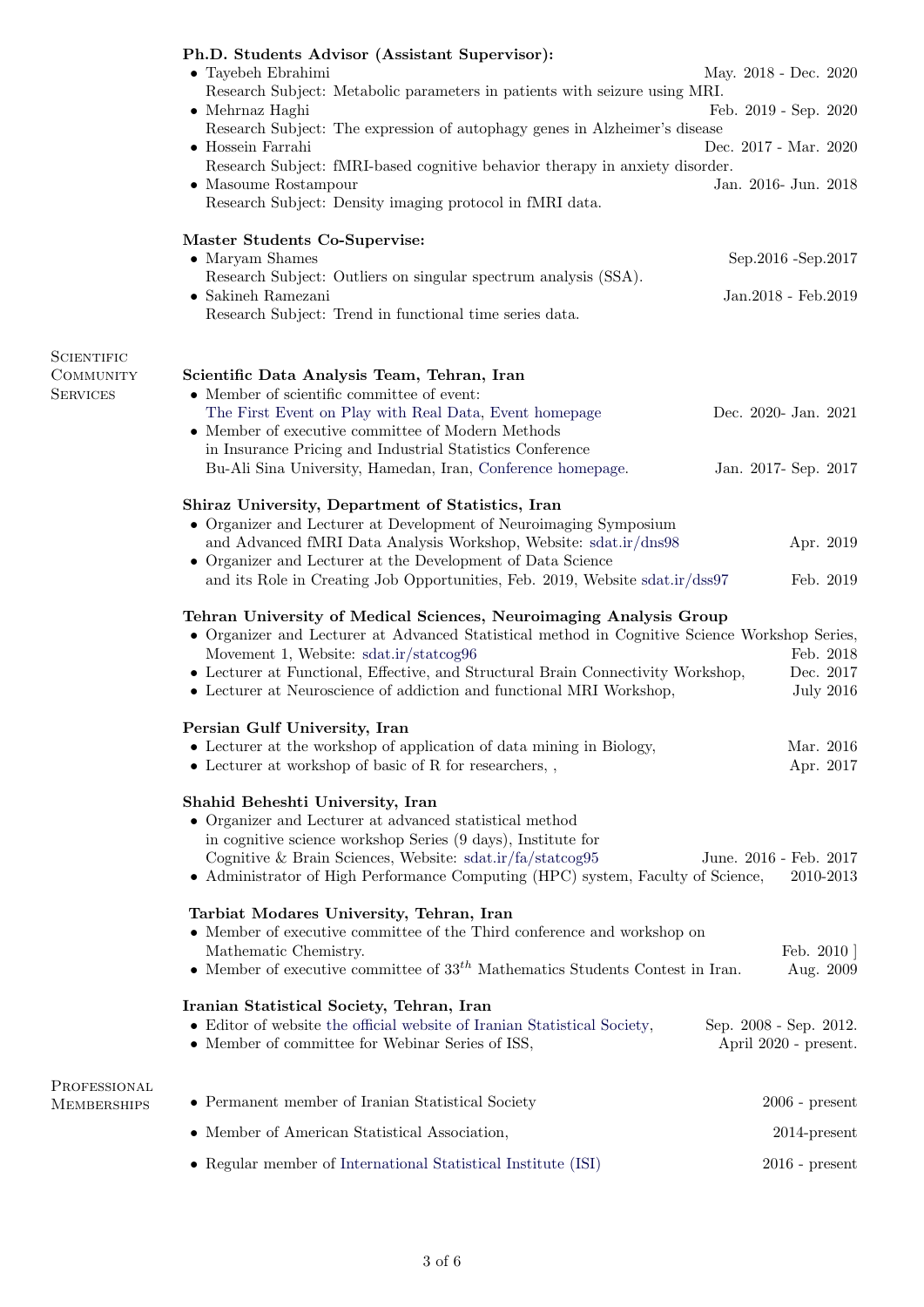Lecturer Feb. 2010 - Feb. 2014

**TEACHING EXPERIENCE** 

Shiraz University, Shiraz, Iran

- Teaching: • Statistical Methods
- Basics of C++ Programming
- Computational Statistics with R
- Linear Algebra for Statistics
- Statistics and probability II for Geography
- Probability and Mathematics for Engineering sciences
- Advanced Statistical Computing Lab

## Assistant Professor Sep. 2015 - Aug. 2017

Persian Gulf University, Busher, Iran Teaching:

- Statistical computing with R
- Simulation methods
- Statistics and probability I and II
- Probability and Mathematics for Engineering sciences
- Introduction to Matrices and Linear Algebra

Shahid Beheshti University, Tehran, Iran Teaching:

- Statistics and probability II for Computer Sciences students
- Basic of probability for Mathematics students
- Probability I for Mathematics students
- Probability II for Computer Sciences students
- Statistical software for Statistics students
- Probability and Mathematics for Engineering sciences students
- Descriptive Statistics for Psychology students

Peer-Reviewed Journal **ARTICLES** (publish date ordered)

- 1. Mayeli, A, LaGoy, A., Donati, F. L., Kaskie, R. E., Najibi, S. M., Fabio Ferrarelli (2021). Sleep abnormalities in Individuals at Clinical High Risk for Psychosis, Journal of Psychiatric Research, DOI: [10.1016/j.jpsychires.2021.03.006](https://doi.org/10.1016/j.jpsychires.2021.03.006)
- 2. Bhatti, F.A, Hamedani, G. G. ,Najibi, S.M., Ahmad, M. (2021). On the Extended Chen Distribution: Development, Properties, Characterizations and Applications. Annals of Data Science, v. 8 (1), P. 159 – 180, DOI:  $10.1007 \text{/} \text{s}40745 \text{-} 019 \text{-} 00202 \text{-} \text{x}$
- 3. Haghbin, H., Najibi, S. M., Mahmoudvand, R., Trinka, J., Maadooliat, M. (2021). Functional Singular Spectrum Analysis. Stat ;10:e330. DOI: [10.1002/sta4.330.](https://doi.org/10.1002/sta4.330)
- 4. Naseri P., Alavi Majd H., Tabatabaee S. M. , Khademi N., and Najibi S. M. (2021). Functional Brain Response to Emotional Musical Stimuli in Depression, Using INLA Approach for Approximate Bayesian Inference. Basic and Clinical Neuroscience, 12, 1, 95-104, DOI: [10.32598/bcn.9.10.480.](http://doi.org/10.32598/bcn.9.10.480)
- 5. Oliver, R. C., Potrzebowski, W., Najibi S. M., Pedersen M. N., Arleth, L., Mahmoudi, N., Andre I. (2020), Assembly of Capsids from Hepatitis B Virus Core Protein Progresses through Highly Populated Intermediates in Presence and Absence of RNA, ACS Nano, 14, 8, 10226–10238, DOI: [10.1021/acsnano.0c03569](http://dx.doi.org/10.1021/acsnano.0c03569)
- 6. Haghi, M., Masoudi, R. and Najibi S. M. (2020). Distinctive alteration in the expression of autophagy genes in Drosophila models of amyloidopathy and tauopathy. Upsala Journal of Medical Sciences, 125:4, 265-273, DOI: [10.1080/03009734.2020.1785063](https://doi.org/10.1080/03009734.2020.1785063)
- 7. Saleh, E., Najibi S. M., Oghabian M. A., Yasseri, M., Zera'ati H. (2020). Modeling Brain Functional Magnetic Resonance Imaging Data Using Collective Density Function Estimation Method Based on Directional Statistics for Determining Addiction Patterns. Archives of Pharmacy Practice, 11(S1):131-40.
- 8. Bhatti, F.A. , Hamedan, G.G.i, Najibi S. M., and Ahmad Munir (2020). Cubic rank transmuted modified Burr III distribution: Development, properties, characterization and application. Journal of data science, v. 18  $(2)$ , P. 299 – 318, DOI: [10.6339JDS.202004](https://doi.org/10.6339/JDS.202004_18(2).0005).18(2).0005
- 9. Farrahi H, Gharraee B, Oghabian M A , Pirmoradi M R, Najibi S M , and Batouli, A.H. (2020). Psychometric Properties of the Persian Version of the Overall Anxiety Severity and Impairment Scale (OASIS), Iran J Psychiatry Behav Sci . ; 14(4):e100674. doi: [10.5812/ijpbs.100674.](https://sites.kowsarpub.com/ijpbs/articles/100674.html)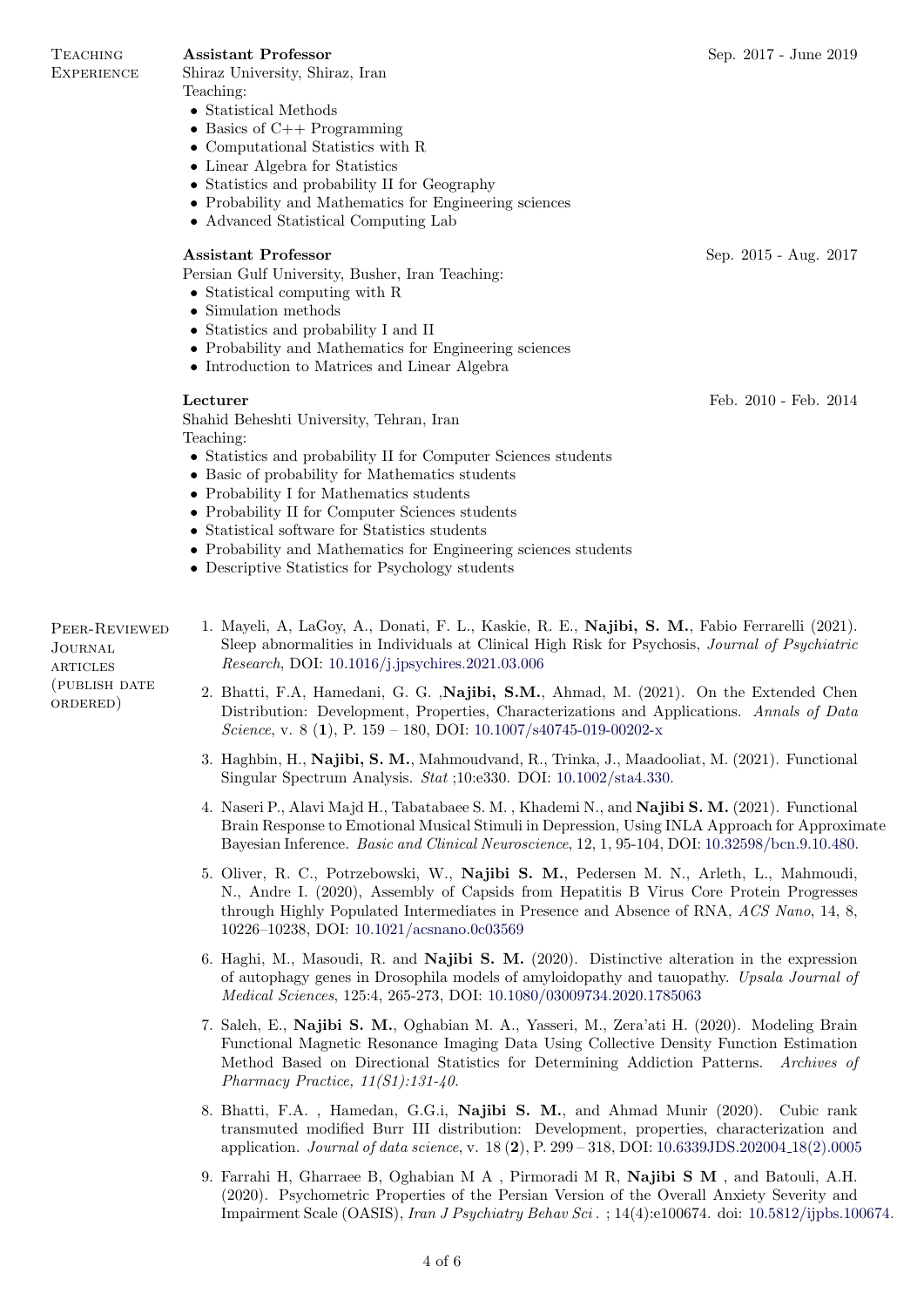- 10. Alizadeh N, Yousof H.M., Jahanshahi S. M. A., Najibi, S. M., and G. G. Hamedani (2020), The transmuted odd log-logistic-G family of distributions, Journal of Statistics and Management Systems, 1-27, DOI: [10.1080/09720510.2019.1685228.](https://doi.org/10.1080/09720510.2019.1685228)
- 11. Bhatti F.A. , Hamedani G. G., Najibi S. M., Ahmad M. (2019). On Modified Extended Exponential Power Life Testing Distribution: Development, Properties, Characterizations and Application, Annals of Data Science, 6 (3) 413-439, DOI: [10.1007/s40745-018-0167-y.](https://doi.org/10.1007/s40745-018-0167-y)
- 12. Hamedani, G.G. , Rasekhi, Najibi, S.M., M., Yousof, H.M., Alizadeh, M., (2019). Type II general exponential class of distributions, Pakistan Journal of Statistics and Operation Research, 15 (2), 503-523, DOI: [10.18187/pjsor.v15i2.1699](https://doi.org/10.18187/pjsor.v15i2.1699)
- 13. Hamedani, G.G., Yousof, H.M. , Rasekhi, M., Alizadeh, M., Najibi, S.M. (2018). Type I general exponential class of distributions, Pakistan Journal of Statistics and Operation Research, 14 (1), 39-55, DOI: [10.18187/pjsor.v14i1.2193](https://doi.org/10.18187/pjsor.v14i1.2193)
- 14. Naseri P., Alavi Majd H., Najibi S. M. , Tabatabaee S. M. , Faghihzadeh E. (2018). Neural Processing of Food Stimuli in Self-Regulation Brain Regions using Bayesian General Linear Modeling Approach, Middle East Journal of Family Medicine, 16 (9), 29-35, DOI: [10.5742mewfm.2018.93494.](http://www.mejfm.com/September%202018/Food%20stimuli.pdf)
- 15. Rostampour M., H. Hashemi, Najibi S.M. and Oghabian M. A. (2017). Detection of structural abnormalities of cortical and subcortical gray matter in patients with MRI-negative refractory epilepsy using neurite orientation dispersion and density imaging, Physica Medica, 48, 47-54, DOI: [10.1016/j.ejmp.2018.03.005.](https://doi.org/10.1016/j.ejmp.2018.03.005)
- 16. Najibi S. M., M. Maadooliat, L. Zhou, Huang J. Z. and Gao X. (2017). Protein Structure Classification and Loop Modeling Using Multiple Ramachandran Distributions, Computational and Structural Biotechnology Journal, 15, 243-254 DOI: [10.1016/j.csbj.2017.01.011.](https://www.ncbi.nlm.nih.gov/pubmed/28280526)
- 17. M. Maadooliat, L. Zhou, Najibi S. M., Huang J. Z. and Gao X. (2016). Collective Estimation of Multiple Bivariate Density Functions with Application to Angular-Sampling-Based Protein Structure Prediction, Journal of American Statistical Association (JASA), 111 (513), 43-56, DOI: [10.1080/01621459.2015.1099535.](http://www.tandfonline.com/doi/abs/10.1080/01621459.2015.1099535#.VpgCVoTccto)
- 18. Najibi S. M., Faghihi M. R., Golalizadeh M., Arab S. (2015). Bayesian Alignment of Proteins Using Delaunay Tetrahedralization. Journal of Applied Statistics, 42 (5),1064-1079, DOI: [10.1080/02664763.2014.995605.](http://www.tandfonline.com/doi/abs/10.1080/02664763.2014.995605?journalCode=cjas20#preview)
- 19. Najibi S. M., Javadi M., Noorini N., Mousakazemi, N. and Hemmati M. (2012). [Using](http://ijoss.srtc.ac.ir/fa/journal/ChapterView/0/130/305/673/.html) [Telephone in Surveys,](http://ijoss.srtc.ac.ir/fa/journal/ChapterView/0/130/305/673/.html) *Iranian Journal of Official Statistics Studies*, 23 (2), 159–178, in Persian.
- 20. Najibi S. M., Golalizadeh M. (2011). [Statistical Analysis of directed wind angles.](http://neda.irstat.ir/browse.php?a_code=A-10-1-24&sid=1&slc_lang=fa) Neda Journal of Iranian Statistics Society, 8 (2), 40–49, in Persian.
- 21. Tazikeh N., Najibi S. M. (2010). [Functions Family of "apply" in Splus: Simplicity and](http://neda.irstat.ir/browse.php?a_id=122&sid=1&slc_lang=fa) [Speeding up the execution.](http://neda.irstat.ir/browse.php?a_id=122&sid=1&slc_lang=fa) *Neda Journal of Iranian Statistics Society*,  $\mathbf{8}$  (1), 44–50, in Persian.

| ARTICLES UNDER<br><b>REVIEW</b>                | 1. Haghi, M., Masoudi, R., Yousefi, R. and <b>Najibi S.M.</b> (2021). Thymoquinone ameliorates<br>(modulates) the effect of Tau and Amyloid beta on Autophagy gene expression in Drosophila<br>melanogaster models of amyloidopathy and tauopathy. Submitted. |
|------------------------------------------------|---------------------------------------------------------------------------------------------------------------------------------------------------------------------------------------------------------------------------------------------------------------|
| PACKAGES &<br><b>SOFTWARES</b>                 | 1. Haghbin H., Najibi S. M., Trinka J. and Maadooliat M. (2020). Functional Singular Spectrum<br>Analysis Package for Analysing Functional Time Series: Rfssa Package. Github page.                                                                           |
| REFEREED<br><b>CONFERENCE</b><br><b>PAPERS</b> | 1. Najibi S. M. The Roles of Statistics in Cognitive Data Science, Challenging Issue of Basic<br>Sciences, Fasa University, Fasa, Iran, 2018.                                                                                                                 |
|                                                | 2. Najibi S. M. Discovering Brain Parcellation Using Collective Density Estimation Approach,<br>7th Neurosience Cogress, Iran University of Medical Sciences, Tehran, Iran, 2018.                                                                             |